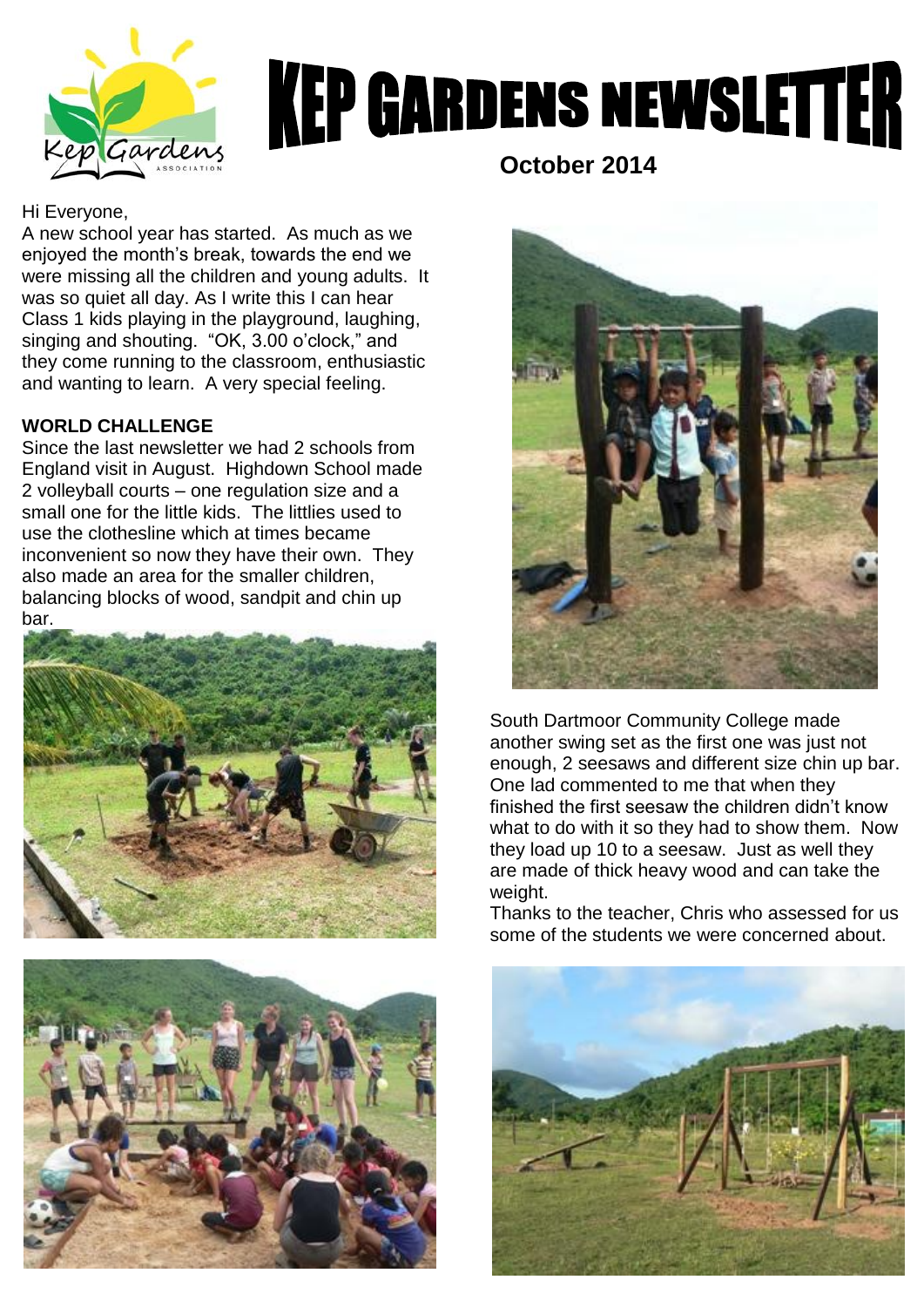

We had a party for each group with Class 4 teaching them Khmer dancing. Both groups joined our Reading and Conversation Programme every afternoon and evening during their time with us.

We had a visit from the Australian co-ordinator who assessed for safety the village activities we run for visitors. She endorsed them all so for the next groups we will be able to offer more Cambodian experiences for the students.

We sincerely hope that all groups returned home with a sense of achievement of having contributed to a playground in which the local village children will have hours and hours of fun for many years to come.

Sopheak and Kimsy did a great job looking after the first 3 groups. They are looking forward to hosting 3 groups visiting in December and 2 in January all from Australia.

We have planted 35 trees throughout the playground. Once they all grow and spread out, the playground will be full of shade. Originally Mr Huch wouldn't plant some of the trees as he said they were trees where spirits lived. They plant a lot of them around pagodas. Off I went to the pagoda to talk to the monks. They said spirits did live in them but they were good spirits so it was OK to plant them in the playground. Mr Huch was happy with this and went ahead and planted them. We are getting some plaques made with the names of the schools that have contributed to the playground and will erect them, each under a different tree.

#### **EXAMINATIONS**

August was also exam time and the end-of-year excursion. This year, for the first time, I had someone to help during the hectic last week. The students performed much as expected and we

were really pleased that the average mark for each class was well over a 50% pass mark although 75% is our standard pass mark. It's good to know we are on the right track.

August also saw the arrival of 3 friends from Australia who volunteered their time with the students. Greg was a great help to Andrew with the trade boys and good company for him.





See you same place, same time next year Denise to do it all again!! Actually had time to enjoy the end of school year this year. Thank you.

Denise

Jill is my mentor. She helps in so many behind the scenes ways all year round. Thanks guys for your support and the good times we had together not to mention all the work you did to help.

#### **END-OF-YEAR EXCURSIONS**

This year we went to the movies in Kampot and watched "Despicable Me" which was on a big screen just like the movie theatres in cities. But the seating is better, comfortable lounge chairs, big area like a huge bed with lots of cushions to lie on, really comfortable. The two younger classes also had lunch in the restaurant at the movie theatre. The 3<sup>rd</sup> class came after lunch but had popcorn to munch during the movie. A big day: movie on a huge screen and lunch in a restaurant. Thanks very much to Stefaan at Ecran Cinema and Movie House for making it possible for the large number of kids to enjoy a great day out without breaking the bank.

#### **CAREER STUDENTS**

You will have received the fundraising request for our Career Students for the coming year. All 4 of them are trying very hard and doing remarkably well in their assessments and yearly exams. We need \$10,000 to support the 4 students for one year. Thank you very much to the people who have donated so far but we need many more to join us to reach our total. Become part of the experience.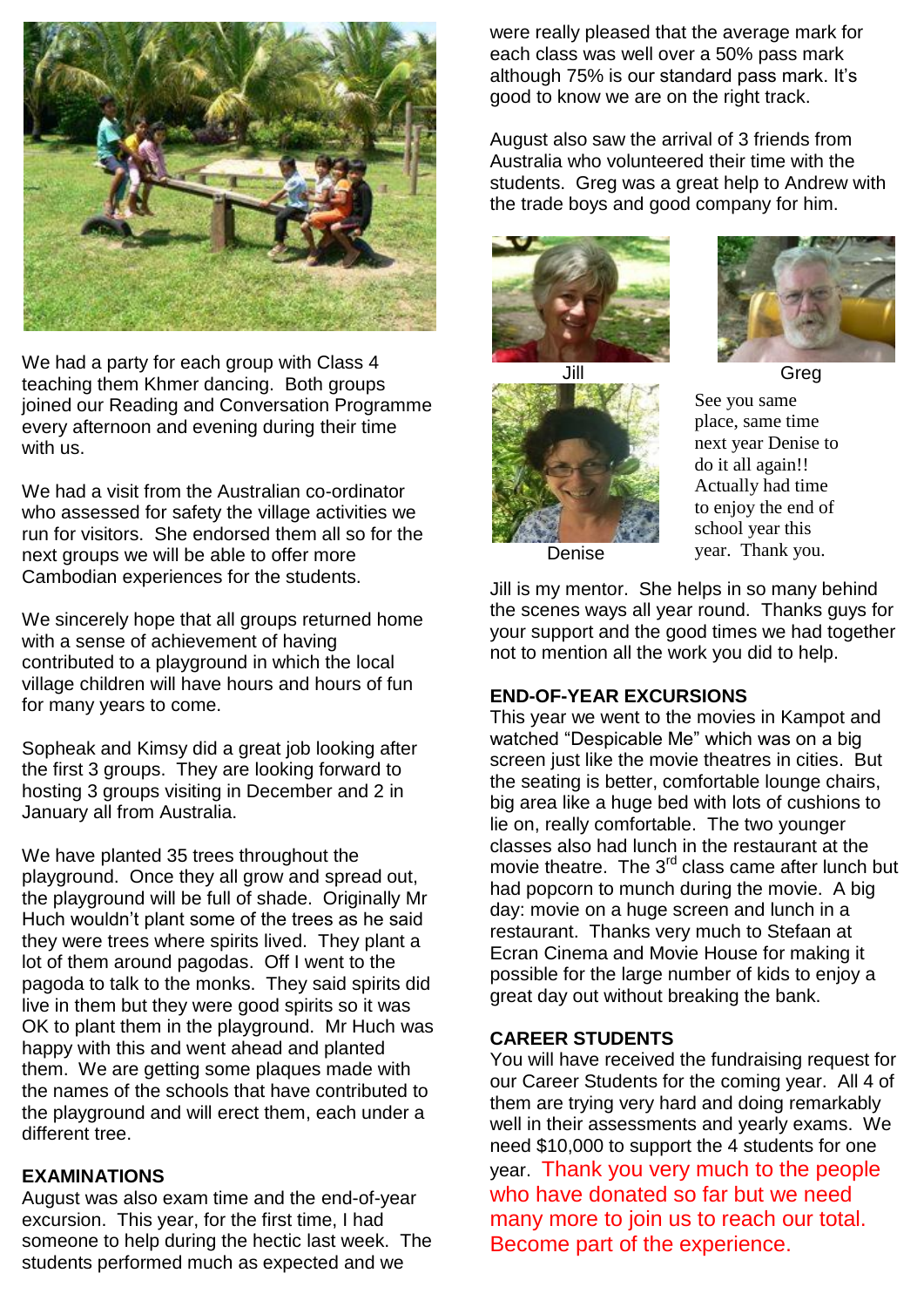### **NEW SCHOOL DESKS**

The beginning of the new school year saw 144 students enrolled for the coming year with very few new students except for the young class. Nobody is leaving so consequently we had to turn many away as usual.

To accommodate large classes Mr Huch and crew had to build many new school desks. This project evolved into a wonderful community effort without which it would not have been possible. The thanks of us and our students go to the following supporters who assisted: BeMore volunteers, John Kennedy, KKC Recycling, Veronica's Kitchen, Riverside Hotel, Kampot Pie and Icecream, Curly, Bokor Mountain Lodge, Yvonne and Inge.





#### **NEW LIBRARY**

We have turned the bike shed into the new library. We tiled it, put posters and a whiteboard on the walls, added a verandah and put in lights. We also installed a blind that is pulled down in the evening to stop moisture and rain from wrecking the books. This will be the home of the new story reading and playgroup. This area will also be able to be used as a small classroom. This gives us two extra areas with whiteboards which

enables us to split the larger classes when we have volunteers. Also a notice board for the students to use, we'll sell our new teeshirts from there, hopefully it will become the hub of extracurricular activities at Kep Gardens.







**Live your life in such a way that when your feet hit the floor in the morning, Satan shudders & says...** 

**"Oh no....she's awake!!"'**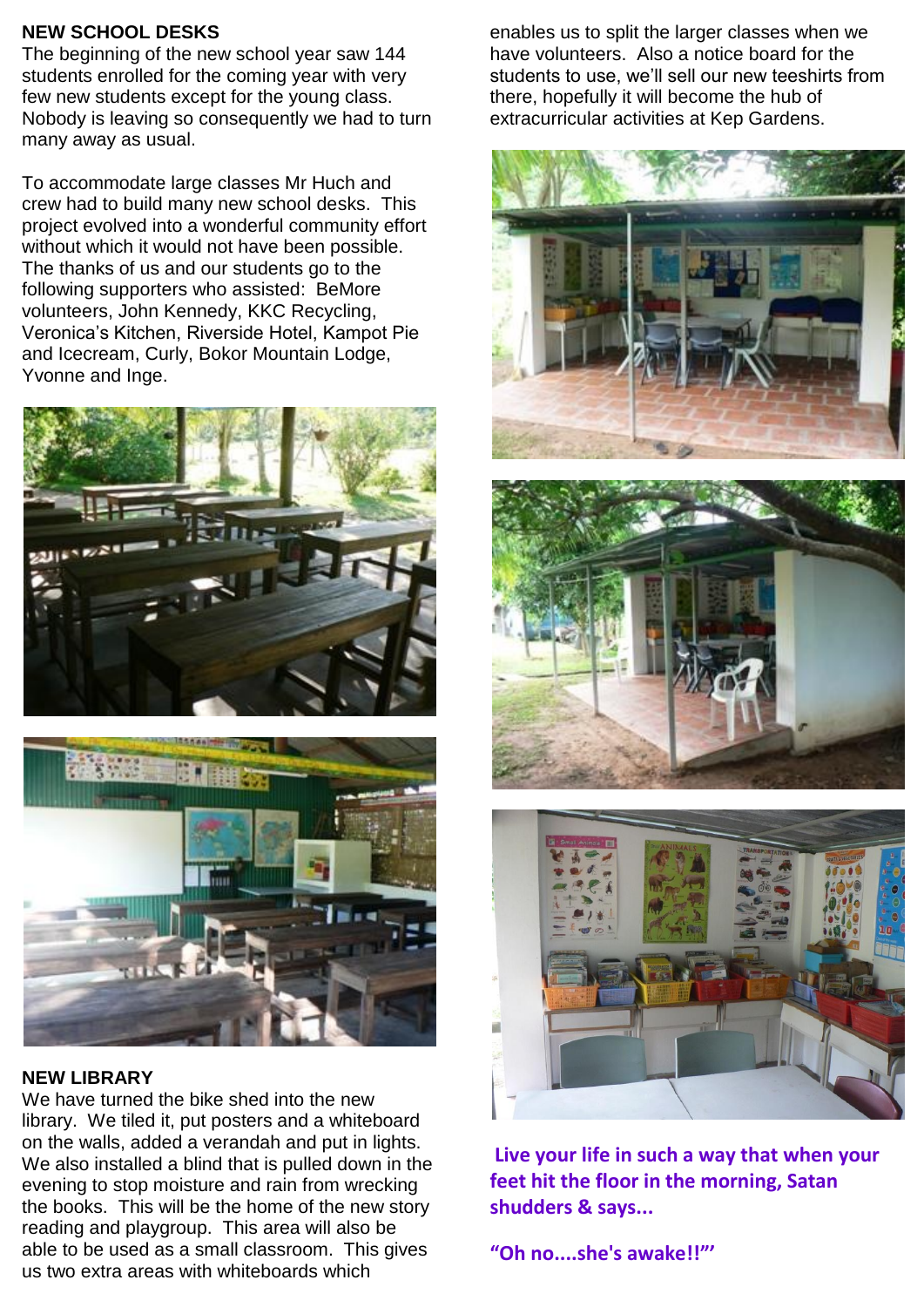





This area is Kimsy's domain. Apart from running the story reading and playgroup in the mornings she will be our Librarian in the afternoon.

Many thanks to Veronique, Maarten and their friends for buying Maarten's musical CD (rock music, not bad, I like it) and raising the funds to enable us to turn the bike shed into an amazing place. In the next week or so I will go to Phnom Penh on the weekend to buy many Khmer books to replace the mouldy copies but also many fact books that the older classes are requesting

#### **STORY READING AND PLAYGROUP**

Cambodian people do not read for pleasure, only if they have to for study. The fact that books have not been available for many years is probably a big reason - Pol Pot burnt them all!!! To try to instill a love of reading and learning that may continue during their life, we have started a story reading and playgroup for children 1-4 years old twice a week. Kimsy is running this group. She is very keen and does lots of preparation work before each session. The group is Khmer story reading followed by games, songs, painting and crafts, playing in the playground – lots of fun things with books as the basis of everything we do. Parents, grandparents or other relatives are encouraged to run some sessions. If they can't read they tell stories passed down through the family. We found some small desks and tiny chairs which Mission Australia put into our container to fill it up. We will set them out under the shade next to the library for their activity time as the first session tended to be too crowded in the library.



We had 12 little ones for our first day. At one stage we had more dogs than children! Spare Dog's owners walked from the village and so all Spare Dog's puppies and a couple of other ring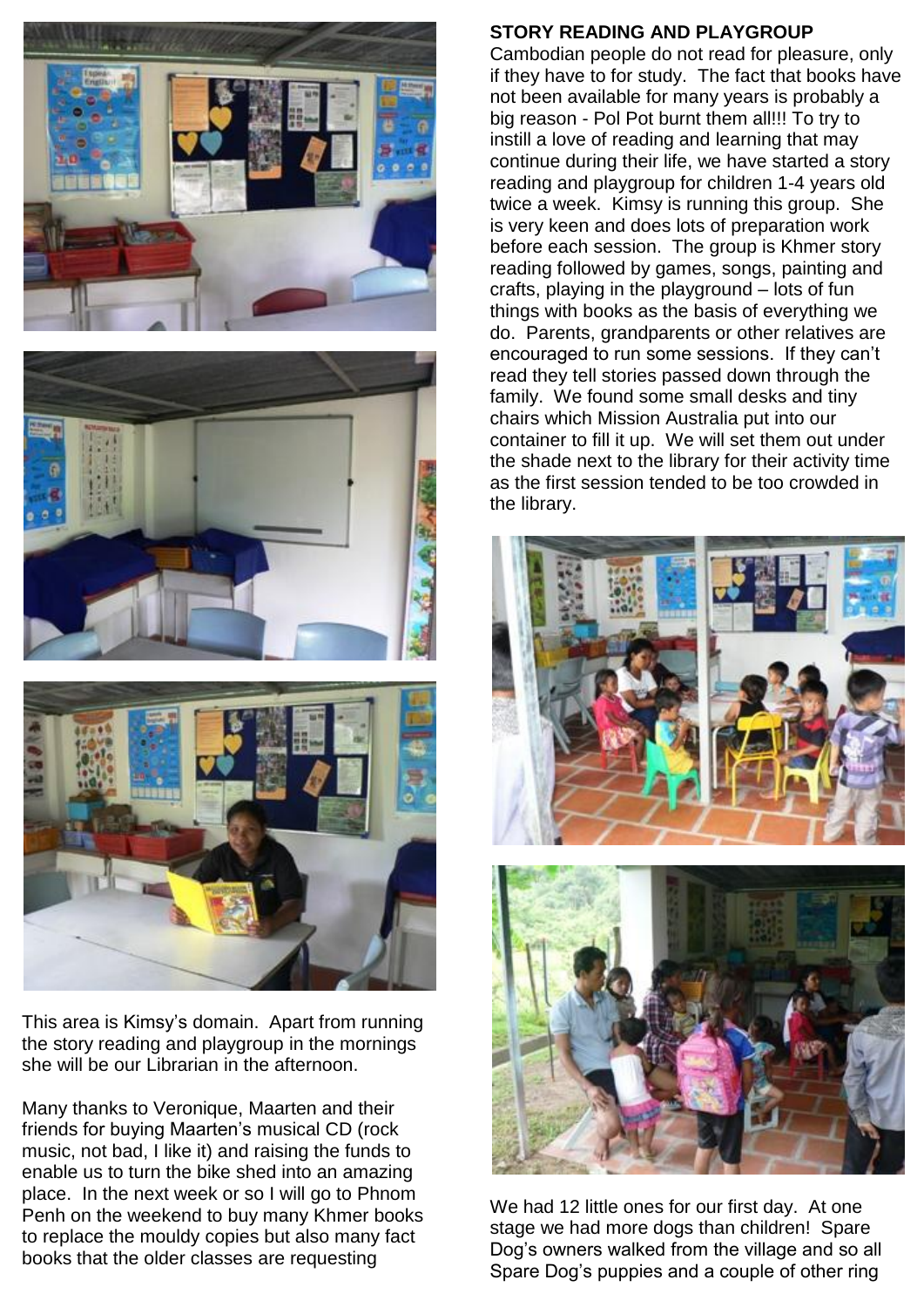ins followed and came along too!! She wasn't that thrilled to see them. Neither was I. It was pleasing to see so many turn up on the first day. We are sure that as the word spreads more will take up the opportunity. We are going to split the group anyway into two sessions – 6 and 6 and as more attend spread them evenly between the two groups.

# **TRADES TRAINING**

The trade guys' biggest job so far has been moving and reconstructing a wooden Khmer house. All trades: carpentry, plumbing, electrical, bricklaying etc. have been included in this job. Great experience for all the team. The house is traditional but with a few western luxuries thrown in: windows, bathrooms, electricity.

While Greg was here, in addition to his company and friendship, he was able to pass on part of his significant knowledge of welding to two of our staff, Mr Rin and Mr Rit. Since Greg's departure they have been extremely keen to undertake any welding work that became available and their skills are improving enormously. We have received our first welding job for a replacement large main steel gate. Many thanks to Greg from all of us on the construction team.





I have to share this with you.

For those who have been here, you will know Johnny, Choun's nephew who is 5. He has started English school. He runs everywhere, fights everything and everyone. He's been running around Kep Gardens since he was able to walk. For the last 2 years I have been dreading the day when he was old enough to start school!! His cousin is also in the young class. She is 6. She said yesterday that she is not going to get engaged in the day, she is going to get engaged in the night because Johnny won't be awake then so he can't come.

## **MENAGERIE**

Try as I might, I couldn't get a better photo of the dogs so that you could see how the puppies have grown. As soon as we called them together it was time to play fight and have fun. Of the 3 together, the 2 darker ones on each side are the puppies, Spri and Coca, grown so much!! The whitish one in the middle is Spare Dog. Fido is looking on at the 3 of them.



Hope all is well with everyone and that you are enjoying life and all it has to offer.

Cheers, Janine and Andrew